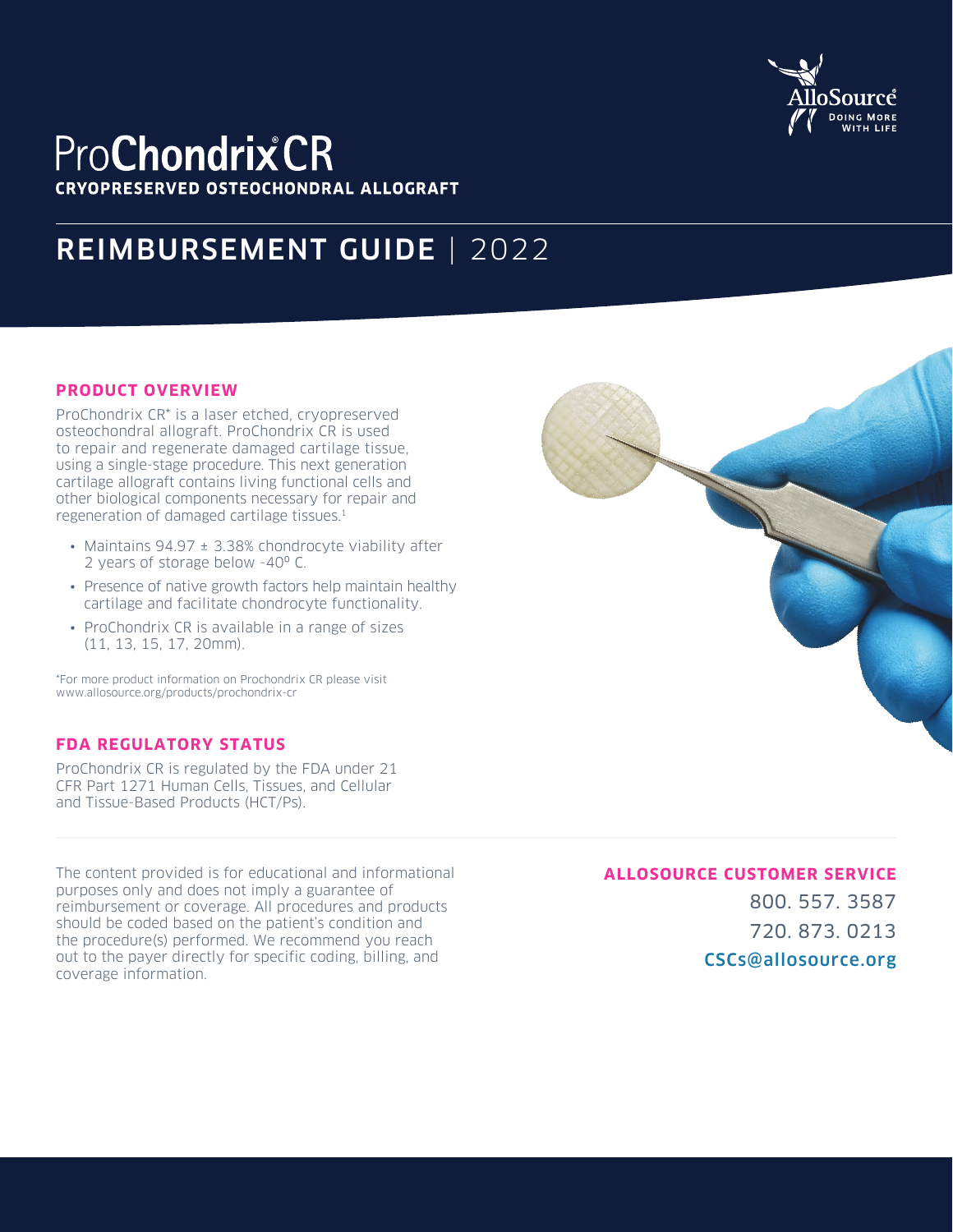#### **HOSPITAL OUTPATIENT AND AMBULATORY SURGERY CENTER (ASC) CODING FOR PROCHONDRIX® CR2,3,4**

#### **HCPCS Codes\*5**

Currently, there is not a specific HCPCS code for use of an osteochondral allograft as part of a knee procedure. In the absence of a specific code, the unspecified codes listed below may be considered. Please note, C1889 may only be used in the hospital outpatient setting. While there isn't any separate reimbursement for the unlisted codes, Medicare requires they be included on the claim form when a device dependent CPT code is used.

| <b>HCPCS CODE</b> | <b>DESCRIPTOR</b>                                                          |
|-------------------|----------------------------------------------------------------------------|
| C <sub>1889</sub> | Implantable/insertable device for device<br>intensive procedure, not other |
| L8699             | Prosthetic implant, not otherwise specified                                |

#### **CPT Codes\*\*2,6**

The most common CPT codes used when an allograft is used as part of a knee procedure are 27415 or 29867.

CPT codes 27415 and 29867 are assigned the status indicator J1, meaning the codes are included in a comprehensive Ambulatory Payment Classification (APC). APCs provide a single payment for the primary service and all other services included on the claim form. In addition, both 27415 and 29867 are device-intensive procedures, and facilities should bill a HCPCS code in addition to the CPT code.

Note: No specific osteochondral allograft CPT codes are available for sites other than the knee. If using the graft for another anatomical site, the provider should review applicable codes.<sup>6</sup>

| <b>CPT CODE</b> | <b>DESCRIPTOR</b>                                                          |
|-----------------|----------------------------------------------------------------------------|
| 27415           | Osteochondral allograft, knee, open                                        |
| 29867           | Arthroscopy, knee, surgical; osteochondral<br>allograft (eg, mosaicplasty) |
| 23929           | Unlisted procedure, shoulder                                               |
| 24999           | Unlisted procedure, humerus or elbow                                       |
| 25999           | Unlisted procedure, forearm, or wrist+                                     |
| 27299           | Unlisted procedure, pelvis, or hip joint                                   |
| 27899           | Unlisted procedure, leg, or anklet                                         |
| 28899           | Unlisted procedure, foot, or toest                                         |
| 29999           | Unlisted procedure, arthroscopy                                            |

\*Healthcare Common Procedure Coding System \*\*Current Procedural Terminology

†If ProChondrix CR is used for a procedure not including the knee, providers should review and determine appropriate ICD-10 procedures codes.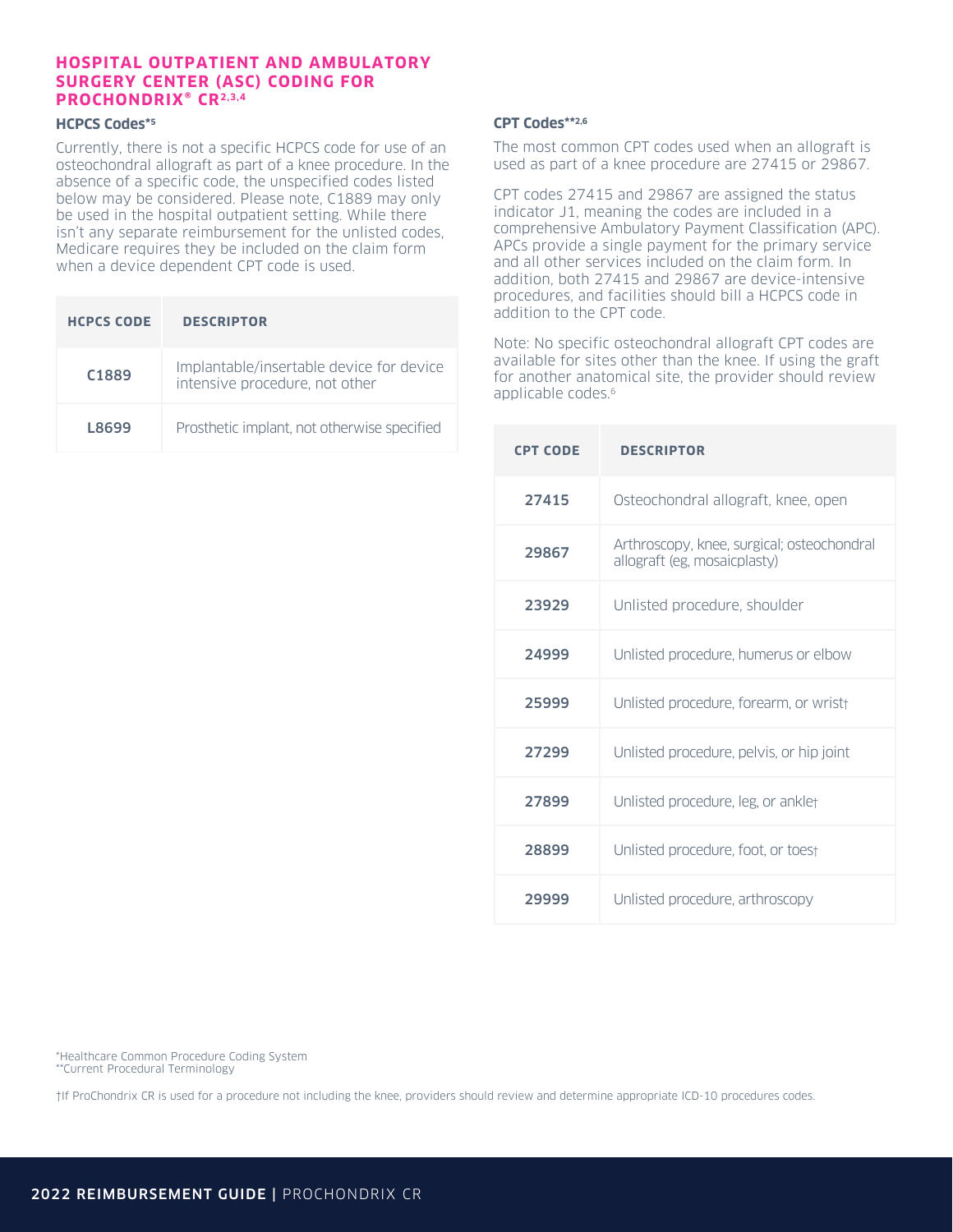#### **HOSPITAL INPATIENT REIMBURSEMENT AND CODING7**

#### **ICD-10 PCS Procedure Codes**

The procedures billed during the inpatient stay are coded using the ICD-10 Procedure Coding System (PCS). Potential ICD-10 PCS codes that may be utilized for an inpatient osteochondral allograft knee procedure are listed below:

| ICD-10<br><b>PCS CODE</b> | <b>DESCRIPTOR</b>                                                                                        |
|---------------------------|----------------------------------------------------------------------------------------------------------|
| <b>OSUCOKZ</b>            | Supplement right knee joint with<br>nonautologous tissue substitute,<br>open approach                    |
| 0SUC3KZ                   | Supplement right knee joint with<br>nonautologous tissue substitute,<br>percutaneous approach            |
| 0SUC4KZ                   | Supplement right knee joint with<br>nonautologous tissue substitute,<br>percutaneous endoscopic approach |
| <b>OSUDOKZ</b>            | Supplement left knee joint with<br>nonautologous tissue substitute,<br>open approach                     |
| 0SUD3KZ                   | Supplement left knee joint with<br>nonautologous tissue substitute,<br>percutaneous approach             |
| <b>OSUD4KZ</b>            | Supplement left knee joint with<br>nonautologous tissue substitute,<br>percutaneous endoscopic approach  |

#### **2022 MS-DRG Codes7**

The MS-DRGs listed below may be assigned for osteochondral allograft procedures.

| <b>MS-DRG</b> | <b>DESCRIPTOR</b>                                          |
|---------------|------------------------------------------------------------|
| 488           | Knee procedures without PDX<br>of infection with CC/MCC    |
| 489           | Knee procedures without PDX of infection<br>without CC/MCC |
| 509           | Arthroscopy                                                |